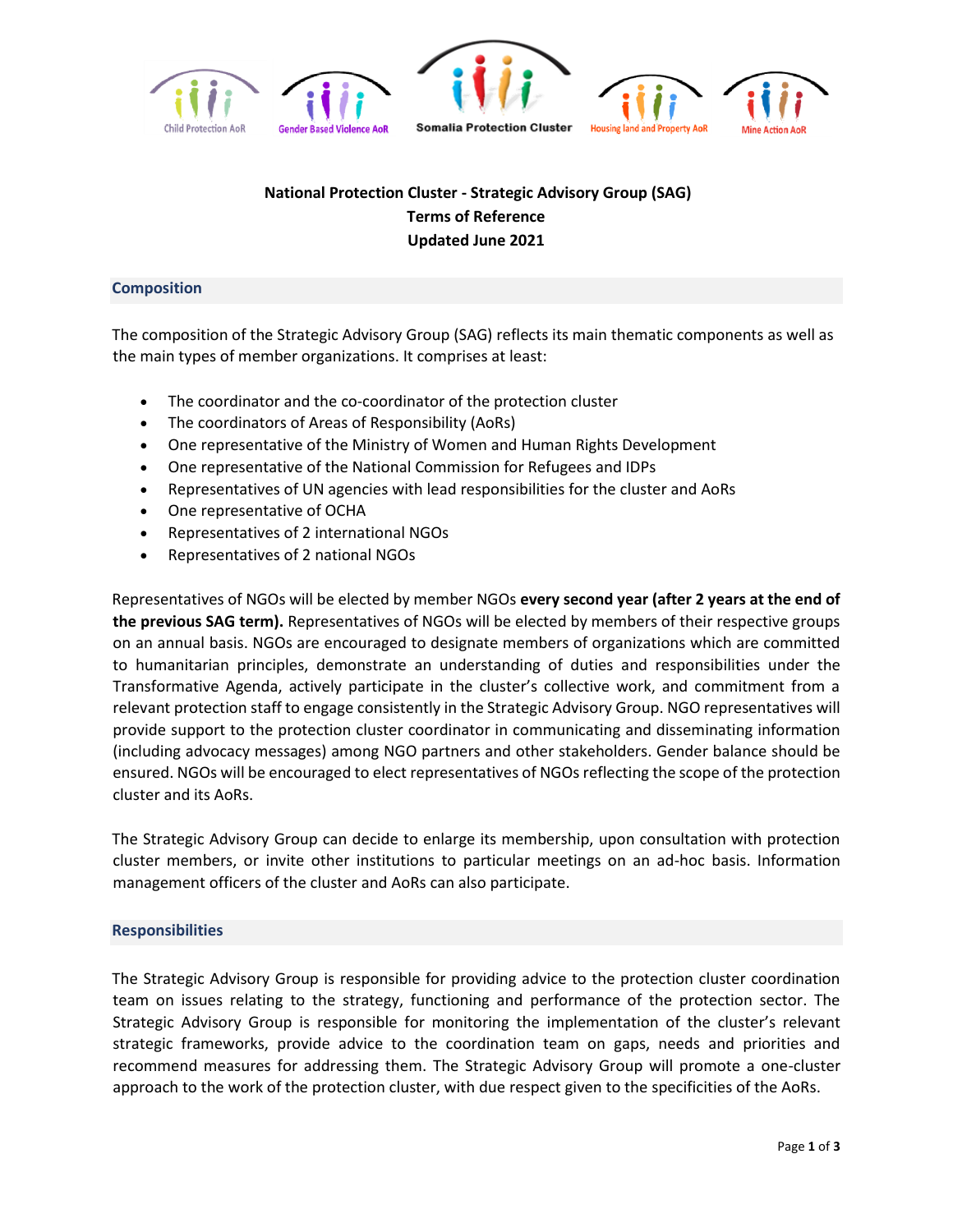

In particular, the Strategic Advisory Group will:

- Review SAG composition and way of working, including Terms of Reference; define strategic directions for the protection cluster, to be reflected in HRP and a cluster strategic framework; ensure complementarity with government policies and plans; and hold partners to account against this framework;
- Promote best practices for protection services and protection in the humanitarian response, and monitor capacity building plans for partners
- Advise on centrality of protection in the humanitarian response, including in the response of the Protection Cluster.
- Advise and agree on a workplan for the coordination of the cluster and monitor implementation;
- Monitor data collection and analysis conducted following agreed standard indicators, develop a methodology to identify potential gaps and liaise with cluster IM capacity to develop thematic maps, dashboard, infographics, etc.
- Establish 'Technical Working Groups' (TWGs) as required and hold such groups accountable to Terms of Reference agreed by the SAG; ensure proper representation within such groups; ensure timely output; ensure transparent reporting;
- Provide strategic oversight on integration of cross-cluster/sector planning and inclusion of crosscutting issues, in particular protection mainstreaming;
- Advise on interaction and cooperation with other clusters, in particular with regard to protection mainstreaming (including referral), and protection monitoring
- Advise on membership for the protection cluster (admission criteria, observer status)
- Advise on processes, in particular with regard to funding allocations, elections, HRP submission review
- Support protection context analysis
- Advise on advocacy of the protection cluster, including the formulation of advocacy positions on behalf of the partners;
- Advise and support resource mobilization and communication with donors.
- Advise and support on assessment of technical and functional capacities of cluster partners, and recommend necessary capacity building initiatives;
- Ensure contextualization and effective dissemination of outputs from the Cluster, SAG, TWGs.
- Advise on the nexus with development institutions and other relevant stakeholders, with reference to key national development frameworks, including the national development plan and durable solutions.
- Contribute to the development of the Protection Cluster Strategy 2021/2022.
- Guiding Principles: SAG members will be guided by the principles of neutrality, impartiality, and independence. All documents will be circulated among the SAG members who are expected to consult their respective Cluster/AORs or Institutions. The documents generated and endorsed by the SAG will be circulated to the members and posted on the Somalia Protection Cluster website [https://www.globalprotectioncluster.org/field-support/field-protection](https://www.globalprotectioncluster.org/field-support/field-protection-clusters/somalia/)[clusters/somalia/](https://www.globalprotectioncluster.org/field-support/field-protection-clusters/somalia/)